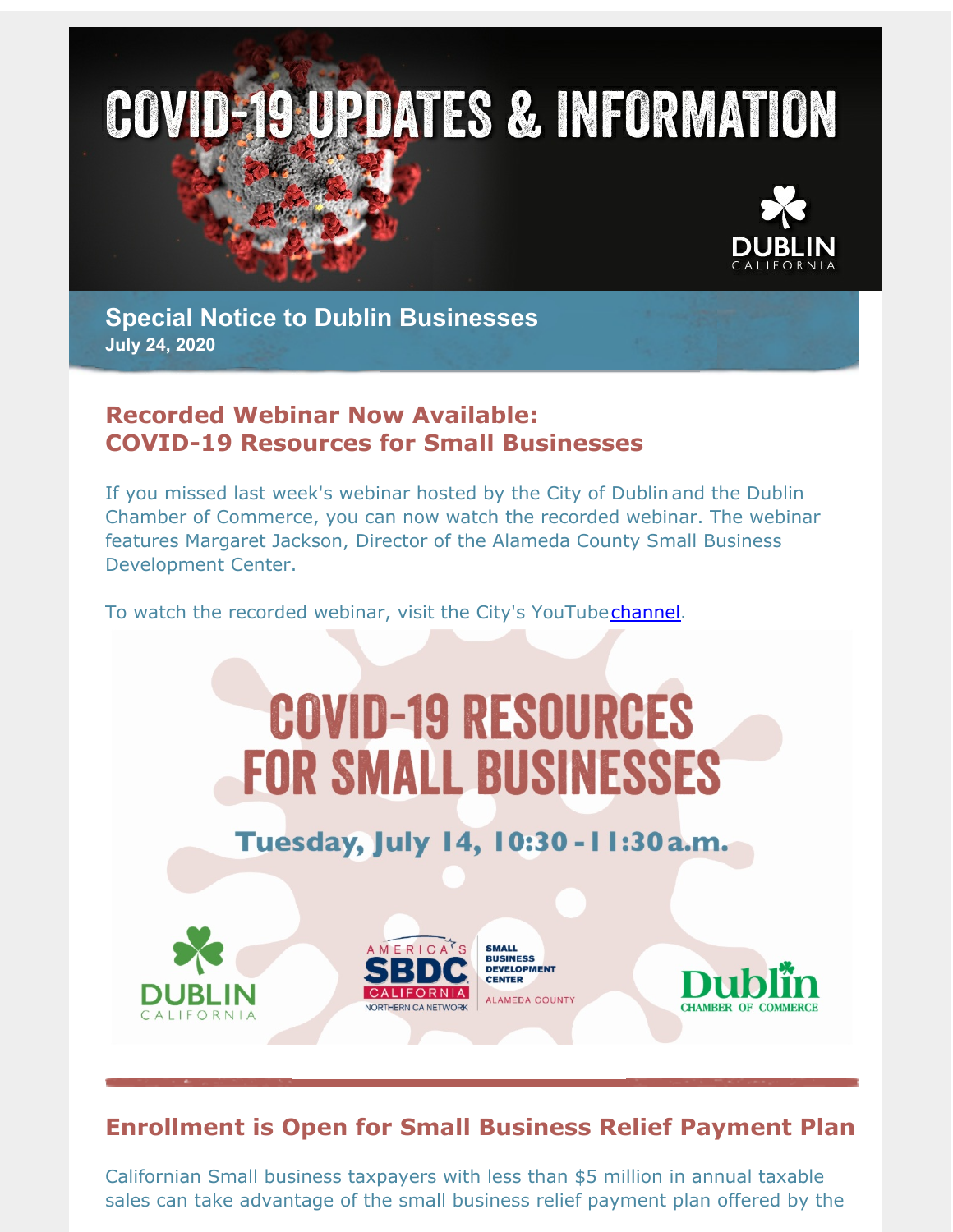California Department of Tax and Fee Administration (CDTFA). The program offers a 12-month, penalty and interest-free [payment](http://r20.rs6.net/tn.jsp?f=001jXOAFWxtcUOCRE8YsUXarCs4AoQOp0SWVIPuOPL9_i2iqUOsnEEXENUvzXs96FhOCUZVRmPluooOSJxe4ZGjADV8powag0UMQc0k-VfmSiBfFL2PbnXHhgzumF4FvWuO3UFSNwRgjBT_o-VKb7Mr2fZ11mu0eIaH7_oD4F81cPWgNkOcM1VlDcfuohwyamCKCfcrDJEzG3GwwbwcAW7iVPPHLwepGNhnr3mYxVxq4bMAEHxeEGu4LZuCMyDs-GYwuCB90_IgGer0Kp12i8FmmFJr3yzXzcza5wT68bv-RzSfr4OshkTKPgOrE9OghMFydAAxDC9nAa90TKy1_6jDu6icb4h1unDq2MPeItqAdfD95LwgjI1lW0NQhiBOwzj--fjEdeoHALOIuXhJ7pFTh5ny3H9aX_gpttzdpYUbTsr6OFhb4Df07X5_kE9SeTNrkDtM1XmRqfFge8X8_X_oECybKD2-UM5rLiOmsjQSdn0nFP5ZDdWowVOXW7t3TVpAggDgilBx8QkAIP-vNdbN2xJrKIpLtiY9-5FdpCZBC4SnUhDnUr2LzQWfIFnAn4dAosn2t4GNpUdTrB1ohFachIeU07tJTSceTgven1EEFW0M6E6FB8cz08sGFRpaxcVPjc692Sw4WwhQgdDGPj84VjA8e42SbOBXLKNNXfN4Pka53haNRXVd6pu9QLGa6PbPpQ6Mt4KNgcfIvPuzpF619ZOHPjsMOvzEuqalYtETO9ngVjMlgbDMbXm9KdLiJLxC2x6LVilrXxXmjH91M-zK1wSdMOHx2lefR5dOgtK2mSQLlWzWCxTTKN6lzQ91jeqqoPkZ3eOKvwlW3aSqOgTthCgIb3CELDvSP5cGFfvmyoKKNS0gFhysgVYzS-a-QFypYkMbhFxwDrYENG7vm_8gSXBFGAyvbXH48cqBcckqEP-DwLlSX_TD8oerWIFTBty84TFL0ERbI50=&c=&ch=) plan for up to \$50,000 of sales and use tax liabilities. This relief only applies to sales and use tax due on returns with original due dates between March 1, 2020, and July 31, 2020. *Please note: Eligible returns must be filed for you to take advantage of this program.*

For more information, read the CDTFA's online [FAQ](http://r20.rs6.net/tn.jsp?f=001jXOAFWxtcUOCRE8YsUXarCs4AoQOp0SWVIPuOPL9_i2iqUOsnEEXENUvzXs96FhOFWu70suHaAOstKib--vYv50rVD5lw8wYKI4CzCtCU7IVCveptWs2wsUr8G7t0Kix9InDi0gzOpXN0UeAxXLVgRzpJNf5uZQ0OZc6OH_R1hO36yMLrCw7crfP_Mf0hEty701Pbqq9uO7FQdxy0SZKGg==&c=&ch=).

To enroll, log into CDTFA **online [services](http://r20.rs6.net/tn.jsp?f=001jXOAFWxtcUOCRE8YsUXarCs4AoQOp0SWVIPuOPL9_i2iqUOsnEEXENUvzXs96FhOcS07mhyhXNqc4U41JsWcU6XDBp3GvIWowH4NuegEgXlZ3JPzTBbt148sT9Hlp7smlRPSmxrQNMLpVNOkTwWafSxY2u2j3RUCKAWKgzdl2olQi07RSCKI1UZDUh2gF5Nmn4VKHS2RSuLlMX-5haGCXMlafokN1tO25-6Mua3_p3uuWO536PkklPHlN4XBGbr8DGva07rUCFTGH45yIWtx8GsbVA8vTvlgk5nD2fuNcBSWsouhgUlI-JZfV_FHe5iUyd0kLoknBsmb25d6zOIRP24arQFYTcT1XrfecDy1-BjRkNfZiqeWaFk6lFCS0Q2pDJgodGWyiz69pZsMGcbHPYk6JvANhaAoniptC_QcpsPQNEHB_jHbyGbfS7zNsn1lvXlegz95WngIDyqAQXEPlrOr__aFJHngzTukDDU93yoMOTz_8NXskDCQV0S1G-1VJdK-DzfEsbAP5Ml70VQpNx8nGuGPCjRT_XjHrbz1R6GCNBE0iNLKcXRFO4uWrj_Saiw27cDa4bl1oCTICuLS-HN9FoX98QhqcxAmk6S8f8AoYJTIY7A0FnahOavh434sgChU-8TBgZNUMPrFp4WqKH5v5C-_AYG5IGTGWT6HPFZpikJ5TBp4qjvCpTxs2tYZwa9IWpUMo6FBki5f2dDKHQ2U3-yvNJ9FE7vsN0YWFcA7vdkr7LXOnerjeMgytFd66UEpNC9z8YM1teL_SfMq_ulZkjjjlOtJW39aRwac4ldyEnDFLi_1g7Bb0mnxysNT_MIELhmJn2GX23f3ct6Lny8lMwkGgomoU81vrQt87OymE_q4x9refDWhUqNKSXmRmWDZEi3DXTx7_ue5vJCXOdADZW-_rhbomaKw5jtZ2IWR2K0bYOpUzp_9lMcErDms&c=&ch=)** system.

If you need help logging in, you can watch video [tutorials](http://r20.rs6.net/tn.jsp?f=001jXOAFWxtcUOCRE8YsUXarCs4AoQOp0SWVIPuOPL9_i2iqUOsnEEXENUvzXs96FhOJxzjRtoSNsXfKDOgw8l25DVf_2sPP-fN4hrMhPtVS77jzy1dVjKk177g80trrJx6rDFig7IT8de2Wu-FNwDY_H0zIcBlijh2GAOXyuLLacKHU8zl8H9cOAwTlQoSMebx2mKzJXTsSEl-W41v9IdaEJhdyewz2wRxU3Jkqk0CqgilypHIP6UVeLQ0pGLvP__EW9QG7sU0x8UEOzrMhozi-wieDBbG0_fLqzwAGeWZn-b1MzexdTzCaiBDEF7VZ8EqqS2X1-Z1TeV92_vT_8iu0X1S3jF2cYp6lWIt-NepVHASPjHW2Ayr1iDvqE-JGvZEWcTIVfRDx_9_4EpNV8KzGKvtacSfJzbFQhzVkI76ZqkasI4ccCKHpe12VUIr3tAr9mgw8wqO-zfnyx72fyxrFLN8WLUvm8YpDQoYRHMVO3-GoG4TB0WxetjXGPNeSt2JX0Ww7VJvT7VhjMHCqDhdinTNuf9bKa9-rmhdnpbo28GzT5eIBKKzaDWsL-mPg68CsJwX-kW1hxRkbjqp64gESLkuDsMeJtHFzdwpCDkbPiudYlIncVeCOD610T169a_lj3S7YKAaCXUvVB5dbZMHM5gdizx2As8jmGPeM8TKzJqVEycvPa9W-HDm2X-hU15GixQOkzvx-mGzE3COjZ0BwO00kHwRbQH9AGMv1diVjFwshsCoshhYHFlFPZfUoDhOmP8fHXVx84a9ZE6PqE4rh5C9Li7i61EcNtqA2c5ZHV5ZyPG14ms1PMIg06RJ6yw_qZu4cmbcGM7M7pf5M9owtmK0iO5Lf2P4Xwsc0TF1vYne-wfYlel-i0pJVMncfTSCA97PZUfdCkLo2Zw_tfOaQTYAoVH_y4ZSTI0TlK1f-JA=&c=&ch=) or call CDTFA at 1-800-400-7115.

## **Check COVID-19 Disaster Relief Financing Eligibility**

The California Infrastructure and Economic Development Bank (IBank) recently shared a new online tool that helps business owners to check eligibility for state or federal COVID-19 disaster relief financing by answering just a few questions.



Visit the COVID-19 Disaster Relief Financing Eligibility [online](http://r20.rs6.net/tn.jsp?f=001jXOAFWxtcUOCRE8YsUXarCs4AoQOp0SWVIPuOPL9_i2iqUOsnEEXENUvzXs96FhObcdHaZfCw0tsr5L9ePwbvzwg9Lv8ZiKVng3i5Ebh8nudDeOkbSOx-Bkk8_BfDmiKALj-98UlaL5_JlbOAS37Z9HcUvGFgkVMC8TeAv5meHXKxWNedLOv3b3eSseiVmTQ&c=&ch=) tool.

## **Extension for Alcoholic Beverage Control (ABC) License Renewals**

The California Alcoholic Beverage Control (ABC) is offering a 30-day grace period for certain ABC licensees paying annual renewal fees normally due by July 31st. Under this relief, the last day to payrenewal fees without penalty is August 31, 2020.

For more details, visit the ABC [website](http://r20.rs6.net/tn.jsp?f=001jXOAFWxtcUOCRE8YsUXarCs4AoQOp0SWVIPuOPL9_i2iqUOsnEEXENUvzXs96FhO_YBq1AKORRjsFFe7bz1_t1t8IxnQgwlQ0r4Ai59orZfc8jSKPXQspGOQ0iSDvcsF3me5DG-WqfNtNjZp2Sxh8nRV54BHZ9m2EJ9T0zay-MeX5lbyRjR6VOMusGvQdtyfdwqTQkBP1FEt02lzgSFH63Jtfs7dDdxeMxhUDuz_YNqIObB3c6HIcw==&c=&ch=).

#### **Beware of Scams and Fraud Schemes**

Be on the lookout for grant fraud, loan fraud, and phishing!



The Office of Inspector General is alerting the public about

potential fraud schemes related to economic stimulus programs offered by the U.S. Small Business Administration in response to the Novel Coronavirus Pandemic (COVID-19). The Coronavirus Aid, Relief, and Economic Security (CARES) Act, the largest financial assistance bill to date, includes provisions to help small businesses. Unfortunately, fraudsters have already begun targeting small business owners during these economically difficult times.